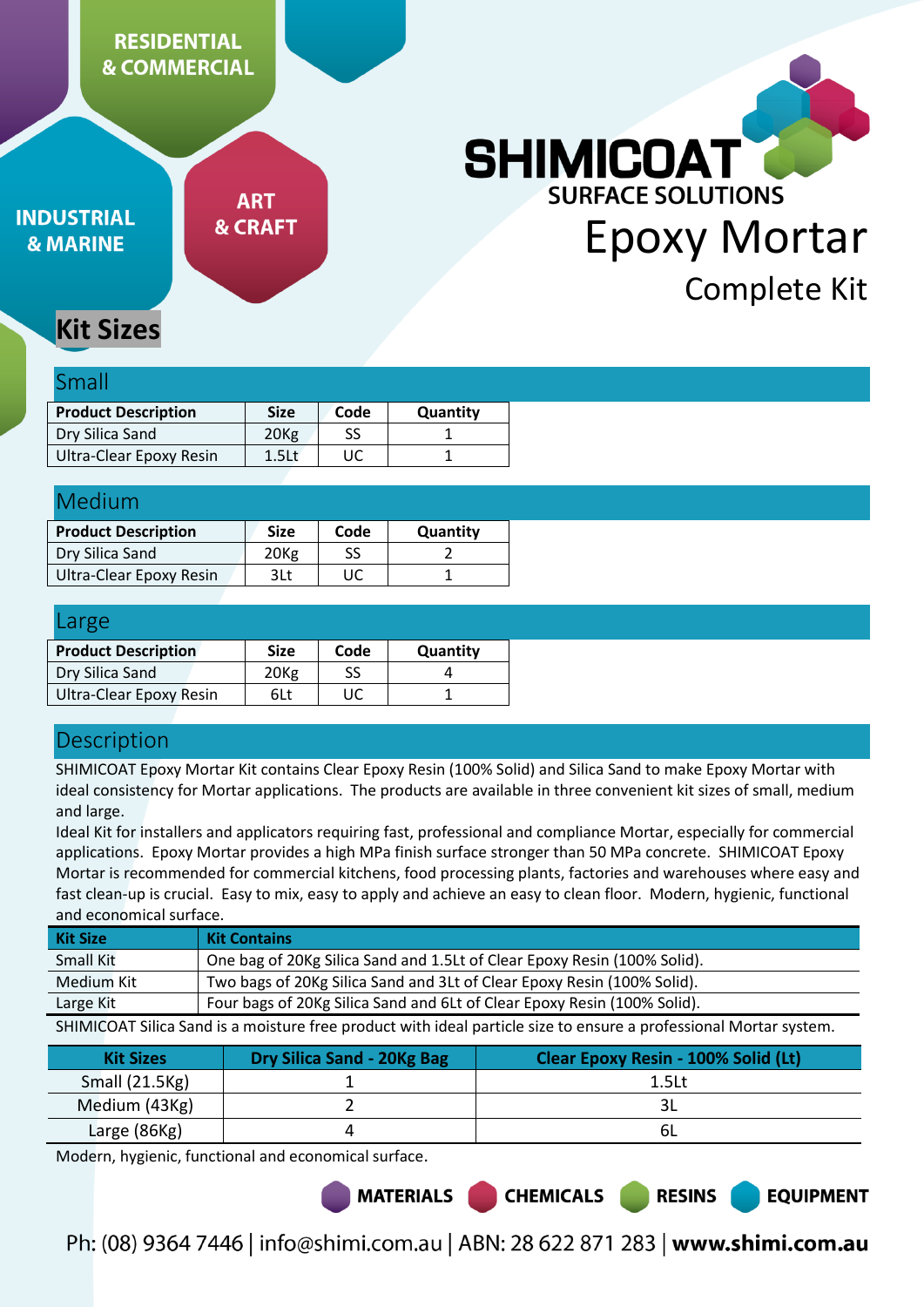

**EQUIPMENT** 

#### Features

Epoxy Mortar Kit comprises of Clear Epoxy Resin (100% Solid) and reinforcing Silica Sand to provide hard and durable Mortar structure. Selected Features of SHIMICOAT Epoxy Mortar Kit:

- **Contains quality Clear Epoxy Resin (100%** Solid)
- Contains dry and ideal particle size silica sand for Mortar applications
- Provide high MPa of over 50
- **Maximum reinforcement Epoxy structure**
- **Easy to mix and apply to provide easy clean** floor
- Thermal stability
- Longevity over 20 years
- No Sagging
- Modern, Hygiene, Functional and Economical.
- DIY Friendly, easy to apply and curable over a wide range of temperature.

#### Kits Include

Commercial Grade Epoxy Mortar contains:

- **Order size Silica Sand**
- **Order size Clear Epoxy Resin 100% Solid**

#### Usage

EPOXY MORTAR

- Commercial kitchens
- Food processing plants
- Amenities
- Laundries
- Factories and warehouses
- Easy wash and flush floors

#### Applications

Mix 1.5Lt Clear Epoxy Resin (2A:1B), One liter of Part A (Epoxy Resin) and half a liter of Part B (Curing Agent). Add 20Kg bag of Silica Sand into the resin and mix to achieve uniform epoxy mortar. Use Trowel, Scraper or Spatula to apply.

#### Coverage

| <b>Kit Sizes</b> | <b>Kit Contains</b>                                                     | <b>Volume Fill</b> |
|------------------|-------------------------------------------------------------------------|--------------------|
| Small $(21.5Kg)$ | One bag of 20Kg Silica Sand and 1.5Lt of Clear Epoxy Resin (100% Solid) | 20Lt               |
| Medium (43Kg)    | Two bags of 20Kg Silica Sand and 3Lt of Clear Epoxy Resin (100% Solid)  | 40Lt               |
| Large (86Kg)     | Four bags of 20Kg Silica Sand and 6Lt of Clear Epoxy Resin (100% Solid) | 80Lt               |

## Dry Time at 25°C

| <b>Pot Life:</b>            | 45 minutes at 25°C         |
|-----------------------------|----------------------------|
| <b>Tack Free:</b>           | 2-3 hours                  |
| Dry Cured:                  | 8-16 hours                 |
| <b>Fully Cured:</b>         | 7 days - Ultimate Hardness |
| <b>Coating Over Mortar:</b> | Immediate                  |

MATERIALS CHEMICALS RESINS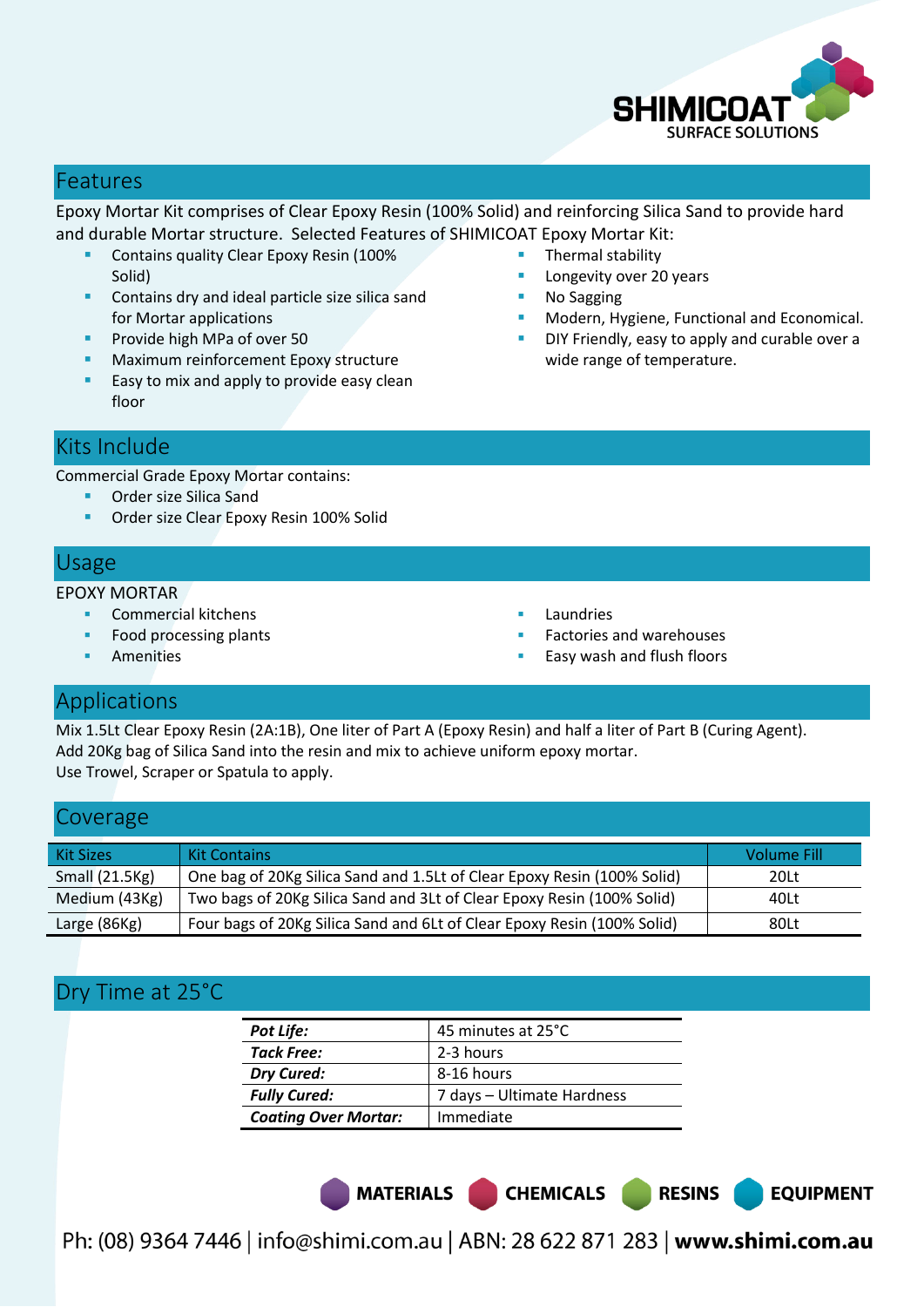

**EQUIPMENT** 

### Clean Up

EpoThin - Thinner & Diluent (Blend of Solvents).

#### Preparations

Clean and dry surface. Ensure surface to be coated is free of all dirt, grease, oil, paint, curing agents and other contaminants. Removal of Oil Contamination by degreaser and alkaline cleaning pressure wash Acid-wash to enhanced surface porosity and etch the surface. Ensure moisture free surface. Allow to completely dry, run Dry Test. Place a piece of plastic over a small area, tape the edges and leave for 1 hour. Remove plastic, if there is no moisture on either surface, concrete is sufficiently dry.

Ideally, always consider surface grinding and removal of loose materials. Grinding is always advisable prior to application of all Shimicoat Epoxy products, to maximize adhesion. For further information, please refer to SHIMICOAT Instruction for "Surface Preparations".

| Specifications                                          |                                             |
|---------------------------------------------------------|---------------------------------------------|
| Physical & Chemical properties of Premium Epoxy Mortar: |                                             |
| Pot Life @25°C                                          | 45 <sub>min</sub>                           |
| <b>Colour of Blend</b>                                  | Resin is Ultra Clear and transparent        |
|                                                         | Blended with Creamy Silica Sand             |
| <b>Packing Density of Silica Sand (Kg/Lt)</b>           | 1.4 Kg/Lt-Each Kg is 0.7Lt (20Kg is 14.3Lt) |
| <b>Consistency and Flow</b>                             | Non-Sagging Epoxy Mortar                    |
| <b>Touch Dry</b>                                        | 4 Hours                                     |
| <b>Initial Cure Time</b>                                | 8-20 hours (depending on temperature)       |
| <b>Ultimate Cure Time (Days)</b>                        | 7 Days                                      |
| <b>MPa of Epoxy Mortar</b>                              | $>50$                                       |
| Maximum Temperature Exposure (°C)                       | 140                                         |

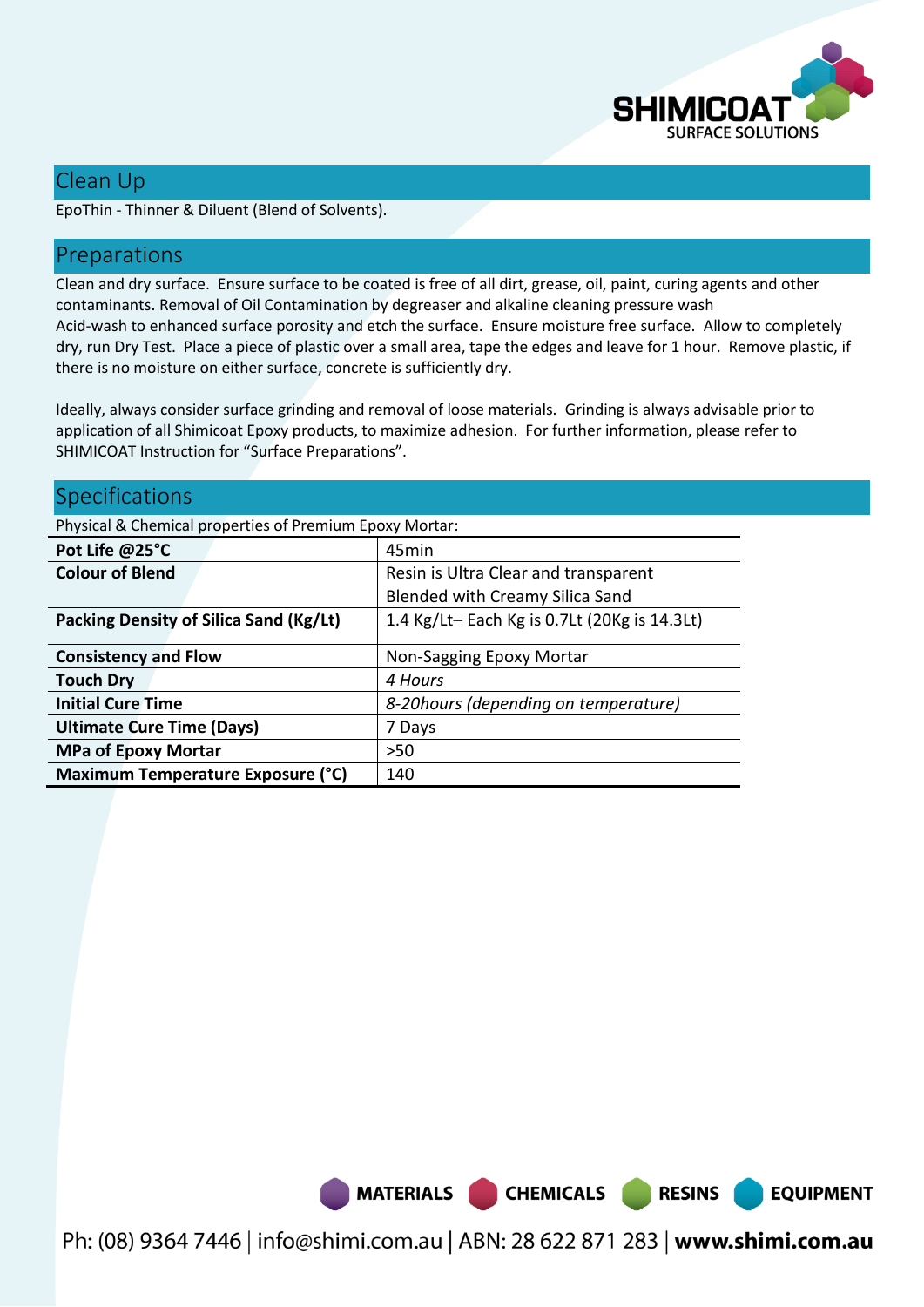

| Media    | Reagent                                                             |                                          | <b>Rating</b>  |  |
|----------|---------------------------------------------------------------------|------------------------------------------|----------------|--|
|          | Hydrochloric Acid                                                   |                                          | B              |  |
|          | Sulphuric Acid                                                      |                                          | $\overline{C}$ |  |
| Acids    | Acetic Acid                                                         |                                          | $\bf{B}$       |  |
|          | Nitric Acid (10% max)                                               |                                          | $\overline{C}$ |  |
|          | Phosphoric Acid (25% max)                                           |                                          | B              |  |
|          | Sodium Hydroxide                                                    |                                          | B              |  |
|          | Ammonium Hydroxide                                                  |                                          | $\mathbf{A}$   |  |
| Alkalis  | Potassium Hydroxide                                                 |                                          | $\mathbf{B}$   |  |
|          |                                                                     | Sodium Hypochlorite (Bleach)             | A              |  |
|          | Xylene                                                              |                                          | $\mathbf{A}$   |  |
|          | Methyl Ethyl Ketone (MEK)                                           |                                          | $\overline{C}$ |  |
|          | Diesel                                                              |                                          | $\mathbf{A}$   |  |
| Solvents | Ethanol                                                             |                                          | $\mathbf{A}$   |  |
|          | Acetone                                                             |                                          | B              |  |
|          | Kerosene                                                            |                                          | $\mathbf{A}$   |  |
|          | Petrol                                                              |                                          | $\mathbf{A}$   |  |
|          | Wine & Beer                                                         |                                          | A              |  |
| Code     | <b>Resistance</b>                                                   | <b>Description</b>                       |                |  |
| А        | Excellent                                                           | Suitable for Long term immersion         |                |  |
| B        | Good                                                                | Suitable for Short-term immersion        |                |  |
|          |                                                                     | (Max 3 days)                             |                |  |
| C        | Caution                                                             | Very short contact time is OK, spill and |                |  |
|          |                                                                     | splash                                   |                |  |
| D        | Danger                                                              | Not Recommended                          |                |  |
|          | Indicative reference only. Tested in laboratory conditions at 25°C. |                                          |                |  |

Specific resistance properties of Premium Epoxy Mortar in harsh chemicals:

Resistance properties of Premium Epoxy Mortar:

| <b>Heat Resistant</b>   | $140^{\circ}$ C                                                                                     | <b>Alkalis</b>            | <b>Resist Short term</b><br>immersion in all<br>alkalis.                              |
|-------------------------|-----------------------------------------------------------------------------------------------------|---------------------------|---------------------------------------------------------------------------------------|
| <b>Weather Proofing</b> | All Epoxy Coatings<br>may yellow with<br>time. Weatherproof<br>top coat may be used<br>if required. | <b>Salts &amp; Brines</b> | Resist continuous or<br>long-term immersion<br>in all Salts & Brine<br>systems.       |
| <b>Solvents</b>         | Resistant to most<br>hydrocarbon solvents<br>and alcohols.                                          | Water                     | Excellent resist to<br>continuous or long<br>term immersion in<br>fresh & Salt Water. |
| <b>Acids</b>            | Resist splash and<br>spills in all acids.                                                           | <b>Abrasion</b>           | Excellent when fully<br>cured (7 Days)                                                |

MATERIALS CHEMICALS RESINS

**EQUIPMENT**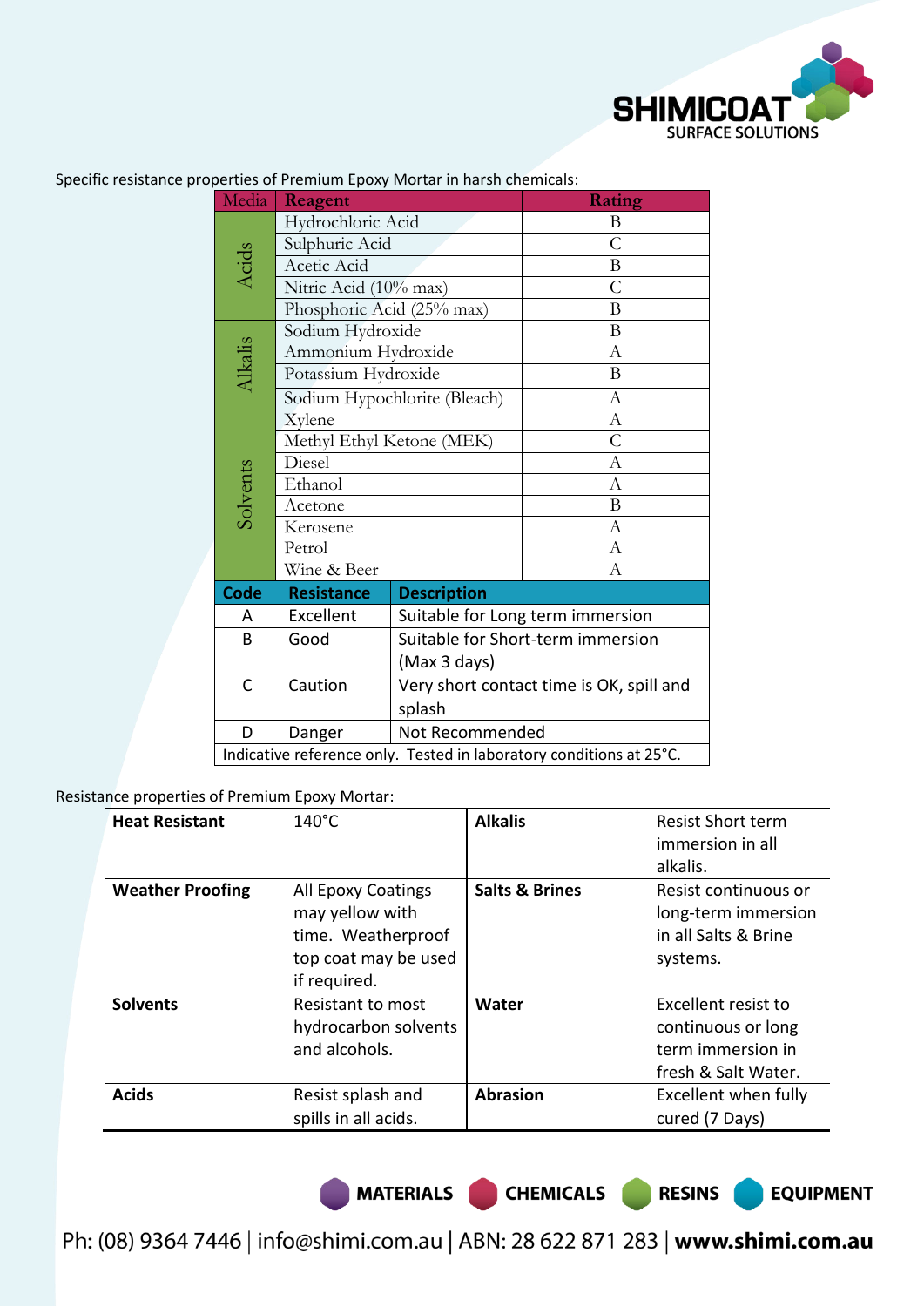

#### Direction

- 1. Mix 1.5Lt of Clear Epoxy 100% solid by adding 0.5Lt of Hardener (Part B) in 1.0Lt of Epoxy Resin 2A:1B, slowly add a full bag of 20Kg of Silica Sand into the Epoxy blend while mixing with Electric Epoxy Mortar mixer.
- 2. Continue mixing till all 20Kg Silica Sand into 1.5Lt Epoxy blend and uniform Epoxy Mortar blend is achieved. Test the blend to ensure it is non-sagging and suitable for professional Mortar. Drill a hole, turn off the mixer and pull out the drill bit (see image), a hole should be formed without collapse (see image).
- 3. The Epoxy Mortar is ready for application.
- 4. Prepare small quantity of Clear Epoxy Resin (2A:1B), using a small brush wet the corner, under the epoxy mortar zone, both wall and floor.
- 5. Using spatula, scoop or similar tool, place epoxy mortar on the corner over the wet epoxy surface.
- 6. Using the Mortar tool trowel epoxy mortar into the corner and spread evenly.
- 7. Using a sponge wetted with Xylene, wipe off and clean up the surface.

8. Pay particular attention to both ends (wall & floor) to smooth off nicely.

The Mortar application is now complete. Ideally, we recommend to cover it with Epoxy or other coating materials when you apply surface coating to the entire floor.

Remember, you can use same product and same procedure for filling large gaps and cracks on floors. Packing density of Silica Sand is 1.4kg/Lt, so each Kg is 0.7Lt and 20Kg is 14.3Lt. When mixed with Epoxy, it produces 15.8Lt to fill. For small gaps and cracks, or for screeding applications, we recommend use of Super Ceramic as it is lighter and much easier to trowel and apply with better surface finish.

End of Procedure.



**Mixing Epoxy Mortar** 



Hole Holding Test - Non-Sagging Epoxy



Epoxy Silica Sand Mortar for large fill

**EQUIPMENT** 

Mix thoroughly for a minimum 3 minutes manual or with mechanical mixer at low speed (750rmp Max) to ensure uniformity of the product.

Mixing:

MATERIALS CHEMICALS RESINS